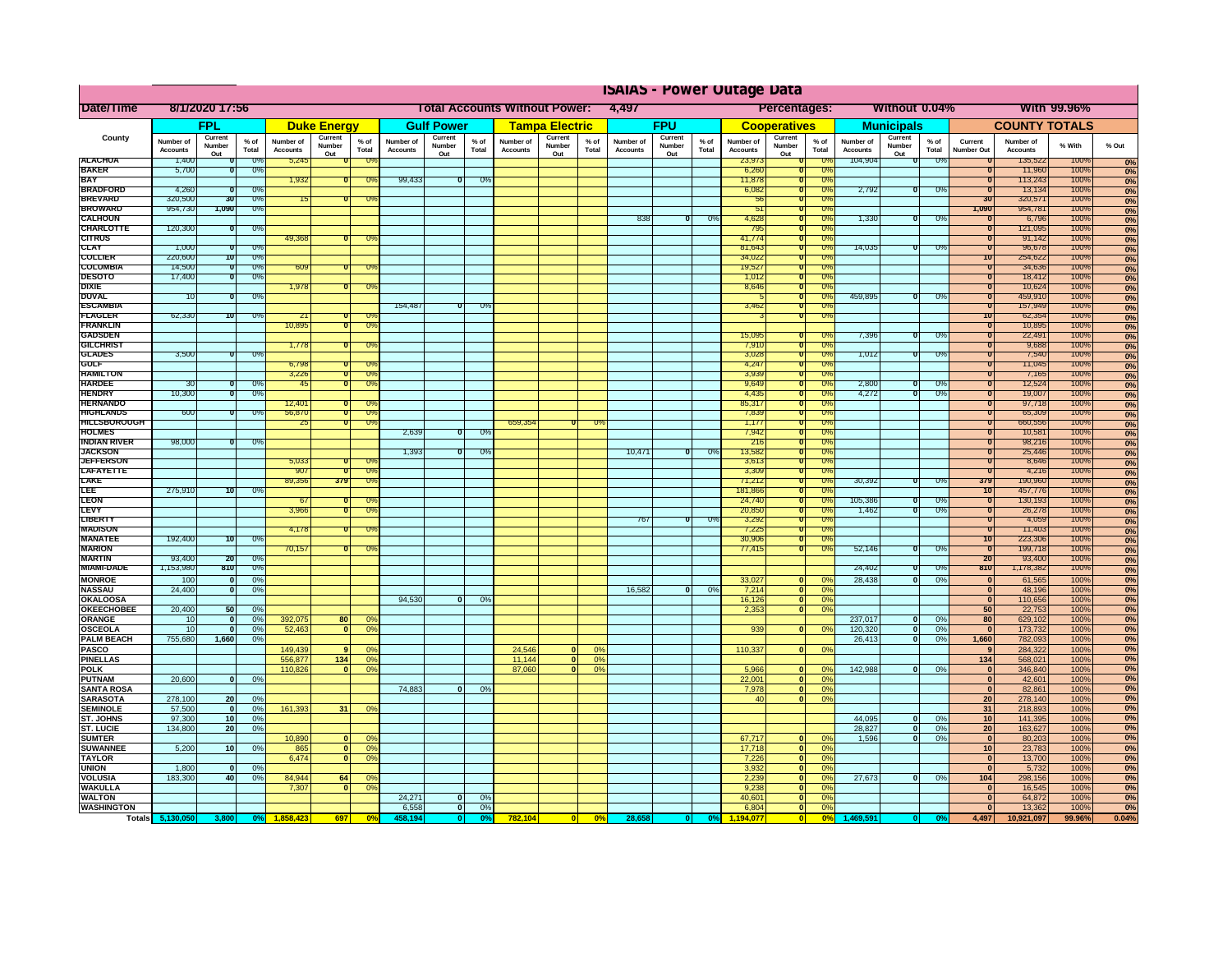# 8/1/2020 6:04 PM ISAIAS

| <b>Power Provider</b>                              | <b>County</b>    | <b>Number of Customers</b> | <b>Current Number Out</b> | <b>Outage Percentage</b> | <b>Estimated Restore Time</b> |
|----------------------------------------------------|------------------|----------------------------|---------------------------|--------------------------|-------------------------------|
| Florida Power and Light Company                    | PALM BEACH       | 755,680                    | 1,660                     | 0.22%                    | <b>TBD</b>                    |
|                                                    |                  |                            |                           | 0.11%                    | TBD                           |
| Florida Power and Light Company                    | <b>BROWARD</b>   | 954,730                    | 1,090                     |                          |                               |
| Florida Power and Light Company                    | MIAMI-DADE       | 1,153,980                  | 810                       | 0.07%                    | <b>TBD</b>                    |
| Duke Energy                                        | LAKE             | 89,356                     | 379                       | 0.42%                    | <b>TBD</b>                    |
| <b>Duke Energy</b>                                 | PINELLAS         | 556,877                    | 134                       | 0.02%                    | <b>TBD</b>                    |
| Duke Energy                                        | ORANGE           | 392,075                    | 80                        | 0.02%                    | <b>TBD</b>                    |
| <b>Duke Energy</b>                                 | <b>VOLUSIA</b>   | 84,944                     | 64                        | 0.08%                    | <b>TBD</b>                    |
| Florida Power and Light Company                    | OKEECHOBEE       | 20,400                     | 50                        | 0.25%                    | <b>TBD</b>                    |
| Florida Power and Light Company                    | <b>VOLUSIA</b>   | 183,300                    | 40                        | 0.02%                    | <b>TBD</b>                    |
| Duke Energy                                        | SEMINOLE         | 161,393                    | 31                        | 0.02%                    | <b>TBD</b>                    |
| Florida Power and Light Company                    | <b>BREVARD</b>   | 320,500                    | 30                        | 0.01%                    | <b>TBD</b>                    |
| Florida Power and Light Company                    | <b>MARTIN</b>    | 93,400                     | 20                        | 0.02%                    | <b>TBD</b>                    |
| Florida Power and Light Company                    | SARASOTA         | 278,100                    | 20                        | 0.01%                    | <b>TBD</b>                    |
| Florida Power and Light Company                    | ST. LUCIE        | 134,800                    | 20                        | 0.01%                    | <b>TBD</b>                    |
|                                                    | <b>COLLIER</b>   |                            | 10                        |                          | <b>TBD</b>                    |
| Florida Power and Light Company                    |                  | 220,600                    |                           | 0.00%                    |                               |
| Florida Power and Light Company                    | <b>FLAGLER</b>   | 62,330                     | 10                        | 0.02%                    | <b>TBD</b>                    |
| Florida Power and Light Company                    | <b>LEE</b>       | 275,910                    | 10                        | 0.00%                    | <b>TBD</b>                    |
| Florida Power and Light Company                    | MANATEE          | 192,400                    | 10                        | 0.01%                    | <b>TBD</b>                    |
| Florida Power and Light Company                    | ST. JOHNS        | 97,300                     | 10                        | 0.01%                    | <b>TBD</b>                    |
| Florida Power and Light Company                    | SUWANNEE         | 5,200                      | 10                        | 0.19%                    | <b>TBD</b>                    |
| <b>Duke Energy</b>                                 | PASCO            | 149,439                    | 9                         | 0.01%                    | <b>TBD</b>                    |
| Central Florida Electric Cooperative               | <b>ALACHUA</b>   | 918                        | $\mathbf 0$               | 0.00%                    | <b>TBD</b>                    |
| City of Alachua                                    | <b>ALACHUA</b>   | 4,506                      | $\mathbf 0$               | 0.00%                    | <b>TBD</b>                    |
| City of Newberry                                   | <b>ALACHUA</b>   | 1,898                      | 0                         | 0.00%                    | <b>TBD</b>                    |
| Clay Electric Cooperative                          | <b>ALACHUA</b>   | 23,055                     | $\mathbf 0$               | 0.00%                    | <b>TBD</b>                    |
|                                                    |                  |                            |                           |                          |                               |
| Duke Energy                                        | <b>ALACHUA</b>   | 5,245                      | 0                         | 0.00%                    | TBD                           |
| Florida Power and Light Company                    | <b>ALACHUA</b>   | 1,400                      | $\mathbf 0$               | 0.00%                    | <b>TBD</b>                    |
| Gainesville (Gainesville Regional Utilities - GRU) | <b>ALACHUA</b>   | 98,500                     | 0                         | 0.00%                    | TBD                           |
| Clay Electric Cooperative                          | <b>BAKER</b>     | 2,582                      | $\mathbf 0$               | 0.00%                    | <b>TBD</b>                    |
| Florida Power and Light Company                    | <b>BAKER</b>     | 5,700                      | $\pmb{0}$                 | 0.00%                    | <b>TBD</b>                    |
| Okefenoke Rural Electric Membership Corporation    | <b>BAKER</b>     | 3,678                      | $\mathbf 0$               | 0.00%                    | <b>TBD</b>                    |
| Duke Energy                                        | BAY              | 1,932                      | $\mathbf 0$               | 0.00%                    | TBD                           |
| Gulf Coast Electric Cooperative, Inc.              | BAY              | 11,878                     | $\mathbf 0$               | 0.00%                    | <b>TBD</b>                    |
| <b>Gulf Power Company</b>                          | BAY              | 99,433                     | 0                         | 0.00%                    | Restored                      |
| City of Starke                                     | <b>BRADFORD</b>  | 2,792                      | $\mathbf 0$               | 0.00%                    | <b>TBD</b>                    |
| Clay Electric Cooperative                          | <b>BRADFORD</b>  | 6,082                      | 0                         | 0.00%                    | TBD                           |
|                                                    | <b>BRADFORD</b>  | 4,260                      | $\mathbf 0$               | 0.00%                    | <b>TBD</b>                    |
| Florida Power and Light Company                    |                  |                            |                           |                          |                               |
| Duke Energy                                        | <b>BREVARD</b>   | 15                         | $\pmb{0}$                 | 0.00%                    | TBD                           |
| Peace River Electric Cooperative, Inc.             | <b>BREVARD</b>   | 56                         | $\mathbf 0$               | 0.00%                    | <b>TBD</b>                    |
| Lee County Electric Cooperative                    | <b>BROWARD</b>   | 51                         | $\mathbf 0$               | 0.00%                    | TBD                           |
| City of Blountstown                                | <b>CALHOUN</b>   | 1,330                      | $\mathbf 0$               | 0.00%                    | <b>TBD</b>                    |
| Florida Public Utilities Corporation               | CALHOUN          | 838                        | 0                         | 0.00%                    | Restored                      |
| Gulf Coast Electric Cooperative, Inc.              | <b>CALHOUN</b>   | 1,793                      | $\mathbf 0$               | 0.00%                    | <b>TBD</b>                    |
| West Florida Electric Cooperative, Inc.            | CALHOUN          | 2,835                      | 0                         | 0.00%                    | <b>TBD</b>                    |
| Florida Power and Light Company                    | <b>CHARLOTTE</b> | 120,300                    | $\mathbf 0$               | 0.00%                    | <b>TBD</b>                    |
| Lee County Electric Cooperative                    | CHARLOTTE        | 795                        | 0                         | 0.00%                    | TBD                           |
| Duke Energy                                        | <b>CITRUS</b>    | 49,368                     | $\mathbf 0$               | 0.00%                    | <b>TBD</b>                    |
| Sumter Electric Cooperative, Inc.                  | <b>CITRUS</b>    | 15,656                     | $\mathbf 0$               | 0.00%                    | TBD                           |
|                                                    |                  |                            | $\mathbf 0$               |                          | <b>TBD</b>                    |
| Withlacoochee River Electric Cooperative, Inc.     | <b>CITRUS</b>    | 26,118                     |                           | 0.00%                    |                               |
| Clay Electric Cooperative                          | <b>CLAY</b>      | 81,643                     | 0                         | 0.00%                    | TBD                           |
| Florida Power and Light Company                    | <b>CLAY</b>      | 1,000                      | $\mathbf 0$               | 0.00%                    | TBD                           |
| Green Cove Springs Electric                        | <b>CLAY</b>      | 4,041                      | 0                         | 0.00%                    | TBD                           |
| Jacksonville (JEA)                                 | <b>CLAY</b>      | 9,994                      | $\mathbf 0$               | 0.00%                    | <b>TBD</b>                    |
| Lee County Electric Cooperative                    | <b>COLLIER</b>   | 34,022                     | 0                         | 0.00%                    | TBD                           |
| Clay Electric Cooperative                          | <b>COLUMBIA</b>  | 17,543                     | $\mathbf 0$               | 0.00%                    | <b>TBD</b>                    |
| Duke Energy                                        | COLUMBIA         | 609                        | 0                         | 0.00%                    | TBD                           |
| Florida Power and Light Company                    | <b>COLUMBIA</b>  | 14,500                     | $\pmb{0}$                 | 0.00%                    | <b>TBD</b>                    |
| Suwannee Valley Electric Cooperative, Inc.         | COLUMBIA         | 1,984                      | 0                         | 0.00%                    | TBD                           |
| Florida Power and Light Company                    | <b>DESOTO</b>    | 17,400                     | $\mathbf 0$               | 0.00%                    | <b>TBD</b>                    |
| Peace River Electric Cooperative, Inc.             |                  |                            |                           |                          | TBD                           |
|                                                    | <b>DESOTO</b>    | 1,012                      | 0<br>$\mathbf 0$          | 0.00%                    |                               |
| Central Florida Electric Cooperative               | <b>DIXIE</b>     | 8,025                      |                           | 0.00%                    | <b>TBD</b>                    |
| Duke Energy                                        | <b>DIXIE</b>     | 1,978                      | $\pmb{0}$                 | 0.00%                    | <b>TBD</b>                    |
| Tri-County Electric Cooperative                    | <b>DIXIE</b>     | 621                        | $\pmb{0}$                 | 0.00%                    | TBD                           |
| Clay Electric Cooperative                          | <b>DUVAL</b>     | 5                          | $\pmb{0}$                 | 0.00%                    | <b>TBD</b>                    |
| Florida Power and Light Company                    | <b>DUVAL</b>     | 10                         | $\mathbf 0$               | 0.00%                    | TBD                           |
| Jacksonville (JEA)                                 | <b>DUVAL</b>     | 440,938                    | 0                         | 0.00%                    | <b>TBD</b>                    |
| Jacksonville Beach (Beaches Energy Services)       | <b>DUVAL</b>     | 18,957                     | $\mathbf 0$               | 0.00%                    | TBD                           |
| Escambia River Electric Cooperative, Inc.          | <b>ESCAMBIA</b>  | 3,462                      | 0                         | 0.00%                    | TBD                           |
| <b>Gulf Power Company</b>                          | <b>ESCAMBIA</b>  | 154,487                    | $\pmb{0}$                 | 0.00%                    | Restored                      |
| Clay Electric Cooperative                          | <b>FLAGLER</b>   | 3                          | 0                         | 0.00%                    | TBD                           |
|                                                    | <b>FLAGLER</b>   | 21                         | $\mathbf 0$               | 0.00%                    | <b>TBD</b>                    |
| <b>Duke Energy</b>                                 |                  |                            |                           |                          |                               |
| Duke Energy                                        | <b>FRANKLIN</b>  | 10,895                     | 0                         | 0.00%                    | TBD                           |
| Chattahoochee Electric                             | GADSDEN          | 1,173                      | $\mathbf 0$               | 0.00%                    | <b>TBD</b>                    |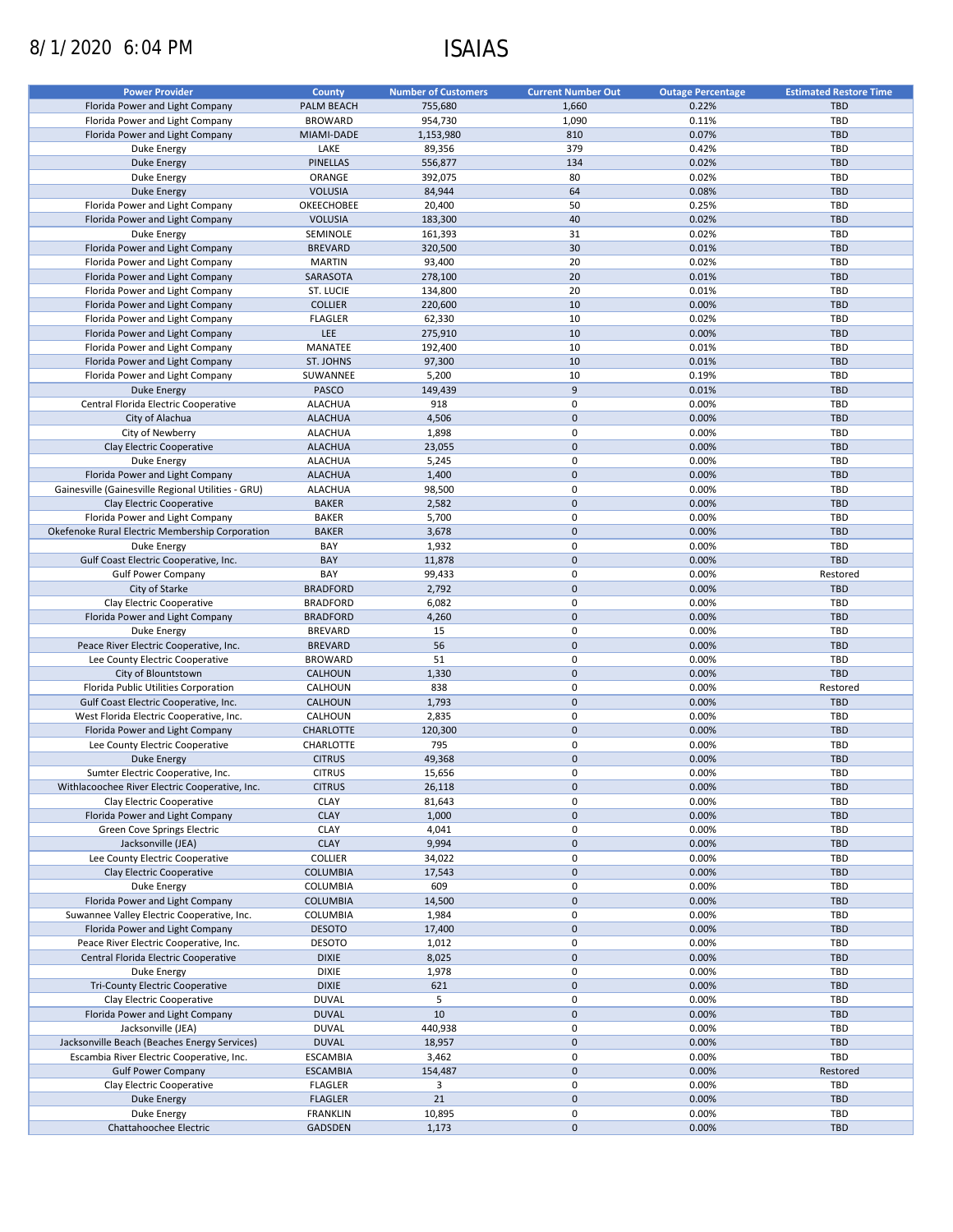# 8/1/2020 6:04 PM ISAIAS

| City of Havana                                 |                     |             |              |       |            |
|------------------------------------------------|---------------------|-------------|--------------|-------|------------|
|                                                | GADSDEN             | 1,455       | 0            | 0.00% | <b>TBD</b> |
| City of Quincy                                 | <b>GADSDEN</b>      | 4,768       | $\mathbf{0}$ | 0.00% | <b>TBD</b> |
|                                                |                     |             |              |       |            |
| Talquin Electric Cooperative, Inc.             | GADSDEN             | 15,095      | 0            | 0.00% | TBD        |
| Central Florida Electric Cooperative           | <b>GILCHRIST</b>    | 7,906       | $\mathbf 0$  | 0.00% | <b>TBD</b> |
|                                                |                     |             |              |       |            |
| Clay Electric Cooperative                      | <b>GILCHRIST</b>    | 4           | 0            | 0.00% | TBD        |
| <b>Duke Energy</b>                             | <b>GILCHRIST</b>    | 1,778       | $\mathbf 0$  | 0.00% | <b>TBD</b> |
| City of Moore Haven                            | <b>GLADES</b>       | 1,012       | 0            | 0.00% | TBD        |
|                                                |                     |             | $\mathbf 0$  |       |            |
| Florida Power and Light Company                | <b>GLADES</b>       | 3,500       |              | 0.00% | <b>TBD</b> |
| Glades Electric Cooperative, Inc.              | <b>GLADES</b>       | 3,028       | 0            | 0.00% | TBD        |
| <b>Duke Energy</b>                             | <b>GULF</b>         | 6,798       | $\mathbf 0$  | 0.00% | <b>TBD</b> |
|                                                |                     |             |              |       |            |
| Gulf Coast Electric Cooperative, Inc.          | GULF                | 4,247       | 0            | 0.00% | <b>TBD</b> |
| Duke Energy                                    | <b>HAMILTON</b>     | 3,226       | $\mathbf 0$  | 0.00% | <b>TBD</b> |
| Suwannee Valley Electric Cooperative, Inc.     | <b>HAMILTON</b>     | 3,939       | 0            | 0.00% | <b>TBD</b> |
|                                                |                     |             |              |       |            |
| City of Wauchula                               | HARDEE              | 2,800       | $\mathbf 0$  | 0.00% | <b>TBD</b> |
| Duke Energy                                    | HARDEE              | 45          | 0            | 0.00% | TBD        |
| Florida Power and Light Company                | <b>HARDEE</b>       | 30          | $\mathbf 0$  | 0.00% | <b>TBD</b> |
|                                                |                     |             |              |       |            |
| Glades Electric Cooperative, Inc.              | HARDEE              | $\mathbf 0$ | 0            |       | TBD        |
| Peace River Electric Cooperative, Inc.         | HARDEE              | 9,649       | $\mathbf 0$  | 0.00% | <b>TBD</b> |
| City of Clewiston                              | <b>HENDRY</b>       | 4,272       | 0            | 0.00% | TBD        |
|                                                |                     |             |              |       |            |
| Florida Power and Light Company                | <b>HENDRY</b>       | 10,300      | $\mathbf 0$  | 0.00% | <b>TBD</b> |
| Glades Electric Cooperative, Inc.              | <b>HENDRY</b>       | 3,683       | 0            | 0.00% | <b>TBD</b> |
| Lee County Electric Cooperative                | <b>HENDRY</b>       |             | $\mathbf 0$  | 0.00% |            |
|                                                |                     | 752         |              |       | <b>TBD</b> |
| Duke Energy                                    | <b>HERNANDO</b>     | 12,401      | 0            | 0.00% | <b>TBD</b> |
| Sumter Electric Cooperative, Inc.              | <b>HERNANDO</b>     | 187         | $\mathbf 0$  | 0.00% | <b>TBD</b> |
|                                                |                     |             |              |       |            |
| Withlacoochee River Electric Cooperative, Inc. | <b>HERNANDO</b>     | 85,130      | 0            | 0.00% | TBD        |
| <b>Duke Energy</b>                             | <b>HIGHLANDS</b>    | 56,870      | $\mathbf 0$  | 0.00% | <b>TBD</b> |
| Florida Power and Light Company                | <b>HIGHLANDS</b>    | 600         | 0            | 0.00% | TBD        |
|                                                |                     |             |              |       |            |
| Glades Electric Cooperative, Inc.              | <b>HIGHLANDS</b>    | 7,461       | $\mathbf 0$  | 0.00% | <b>TBD</b> |
| Peace River Electric Cooperative, Inc.         | <b>HIGHLANDS</b>    | 378         | 0            | 0.00% | TBD        |
| Duke Energy                                    |                     | 25          | $\mathbf 0$  | 0.00% | <b>TBD</b> |
|                                                | HILLSBOROUGH        |             |              |       |            |
| Peace River Electric Cooperative, Inc.         | HILLSBOROUGH        | 1,177       | $\pmb{0}$    | 0.00% | TBD        |
| Tampa Electric Company                         | HILLSBOROUGH        | 659,354     | $\mathbf 0$  | 0.00% | Restored   |
|                                                |                     |             |              |       |            |
| Choctawhatchee Electric Cooperative            | <b>HOLMES</b>       | 325         | 0            | 0.00% | TBD        |
| <b>Gulf Power Company</b>                      | <b>HOLMES</b>       | 2,639       | $\mathbf 0$  | 0.00% | Restored   |
| West Florida Electric Cooperative, Inc.        | <b>HOLMES</b>       | 7,617       | 0            | 0.00% | TBD        |
|                                                |                     |             |              |       |            |
| City of Vero Beach                             | <b>INDIAN RIVER</b> | $\mathbf 0$ | $\mathbf 0$  |       | <b>TBD</b> |
| Florida Power and Light Company                | <b>INDIAN RIVER</b> | 98,000      | 0            | 0.00% | TBD        |
| Peace River Electric Cooperative, Inc.         | <b>INDIAN RIVER</b> | 216         | $\mathbf 0$  | 0.00% | <b>TBD</b> |
|                                                |                     |             |              |       |            |
| Florida Public Utilities Corporation           | <b>JACKSON</b>      | 10,471      | 0            | 0.00% | Restored   |
| Gulf Coast Electric Cooperative, Inc.          | <b>JACKSON</b>      | 50          | $\mathbf 0$  | 0.00% | <b>TBD</b> |
| <b>Gulf Power Company</b>                      | <b>JACKSON</b>      | 1,393       | 0            | 0.00% | Restored   |
|                                                |                     |             |              |       |            |
|                                                |                     |             |              |       |            |
| West Florida Electric Cooperative, Inc.        | <b>JACKSON</b>      | 13,532      | $\mathbf 0$  | 0.00% | <b>TBD</b> |
| Duke Energy                                    | <b>JEFFERSON</b>    | 5,033       | 0            | 0.00% | <b>TBD</b> |
|                                                |                     |             |              |       |            |
| Tri-County Electric Cooperative                | <b>JEFFERSON</b>    | 3,613       | $\mathbf 0$  | 0.00% | <b>TBD</b> |
| Central Florida Electric Cooperative           | LAFAYETTE           | 9           | 0            | 0.00% | <b>TBD</b> |
|                                                |                     |             |              |       |            |
| <b>Duke Energy</b>                             | LAFAYETTE           | 907         | $\mathbf 0$  | 0.00% | <b>TBD</b> |
| Suwannee Valley Electric Cooperative, Inc.     | LAFAYETTE           | 3,254       | 0            | 0.00% | <b>TBD</b> |
| <b>Tri-County Electric Cooperative</b>         | LAFAYETTE           | 46          | $\mathbf 0$  | 0.00% | <b>TBD</b> |
|                                                |                     |             |              |       |            |
| City of Leesburg                               | LAKE                | 24,500      | $\mathbf 0$  | 0.00% | <b>TBD</b> |
| City of Mount Dora                             | LAKE                | 5,892       | $\pmb{0}$    | 0.00% | <b>TBD</b> |
| Clay Electric Cooperative                      | LAKE                | 2,317       | 0            | 0.00% | TBD        |
|                                                |                     |             |              |       |            |
| Sumter Electric Cooperative, Inc.              | LAKE                | 68,895      | $\mathbf 0$  | 0.00% | <b>TBD</b> |
| Lee County Electric Cooperative                | LEE                 | 181,866     | 0            | 0.00% | TBD        |
| City of Tallahassee                            | <b>LEON</b>         | 105,386     | $\mathbf 0$  | 0.00% | <b>TBD</b> |
|                                                |                     |             |              |       |            |
| Duke Energy                                    | LEON                | 67          | 0            | 0.00% | TBD        |
| Talquin Electric Cooperative, Inc.             | LEON                | 24,740      | $\pmb{0}$    | 0.00% | <b>TBD</b> |
| Central Florida Electric Cooperative           | LEVY                | 18,470      | 0            | 0.00% | TBD        |
|                                                |                     |             |              |       |            |
| City of Williston                              | LEVY                | 1,462       | $\mathbf 0$  | 0.00% | <b>TBD</b> |
| Clay Electric Cooperative                      | LEVY                | 744         | 0            | 0.00% | TBD        |
| <b>Duke Energy</b>                             | LEVY                | 3,966       | $\mathbf 0$  | 0.00% | <b>TBD</b> |
|                                                |                     |             |              |       |            |
| Sumter Electric Cooperative, Inc.              | LEVY                | 1,636       | 0            | 0.00% | <b>TBD</b> |
| Florida Public Utilities Corporation           | <b>LIBERTY</b>      | 767         | $\pmb{0}$    | 0.00% | Restored   |
| Talquin Electric Cooperative, Inc.             | LIBERTY             | 3,292       | 0            | 0.00% | <b>TBD</b> |
|                                                |                     |             |              |       |            |
| <b>Duke Energy</b>                             | <b>MADISON</b>      | 4,178       | $\mathbf 0$  | 0.00% | <b>TBD</b> |
| Tri-County Electric Cooperative                | <b>MADISON</b>      | 7,225       | 0            | 0.00% | TBD        |
|                                                |                     |             |              |       |            |
| Peace River Electric Cooperative, Inc.         | MANATEE             | 30,906      | $\mathbf 0$  | 0.00% | <b>TBD</b> |
| Central Florida Electric Cooperative           | <b>MARION</b>       | 9           | 0            | 0.00% | TBD        |
| Clay Electric Cooperative                      | <b>MARION</b>       | 16,903      | $\mathbf 0$  | 0.00% | <b>TBD</b> |
|                                                |                     |             |              |       |            |
| Duke Energy                                    | <b>MARION</b>       | 70,157      | 0            | 0.00% | TBD        |
| Ocala (Ocala Electric Utility)                 | <b>MARION</b>       | 52,146      | $\mathbf 0$  | 0.00% | <b>TBD</b> |
| Sumter Electric Cooperative, Inc.              | <b>MARION</b>       | 60,503      | 0            | 0.00% | TBD        |
|                                                |                     |             |              |       |            |
| Homestead                                      | MIAMI-DADE          | 24,402      | $\pmb{0}$    | 0.00% | <b>TBD</b> |
| Florida Keys Electric Cooperative              | <b>MONROE</b>       | 33,027      | $\pmb{0}$    | 0.00% | TBD        |
| Florida Power and Light Company                | <b>MONROE</b>       | 100         | $\pmb{0}$    | 0.00% | <b>TBD</b> |